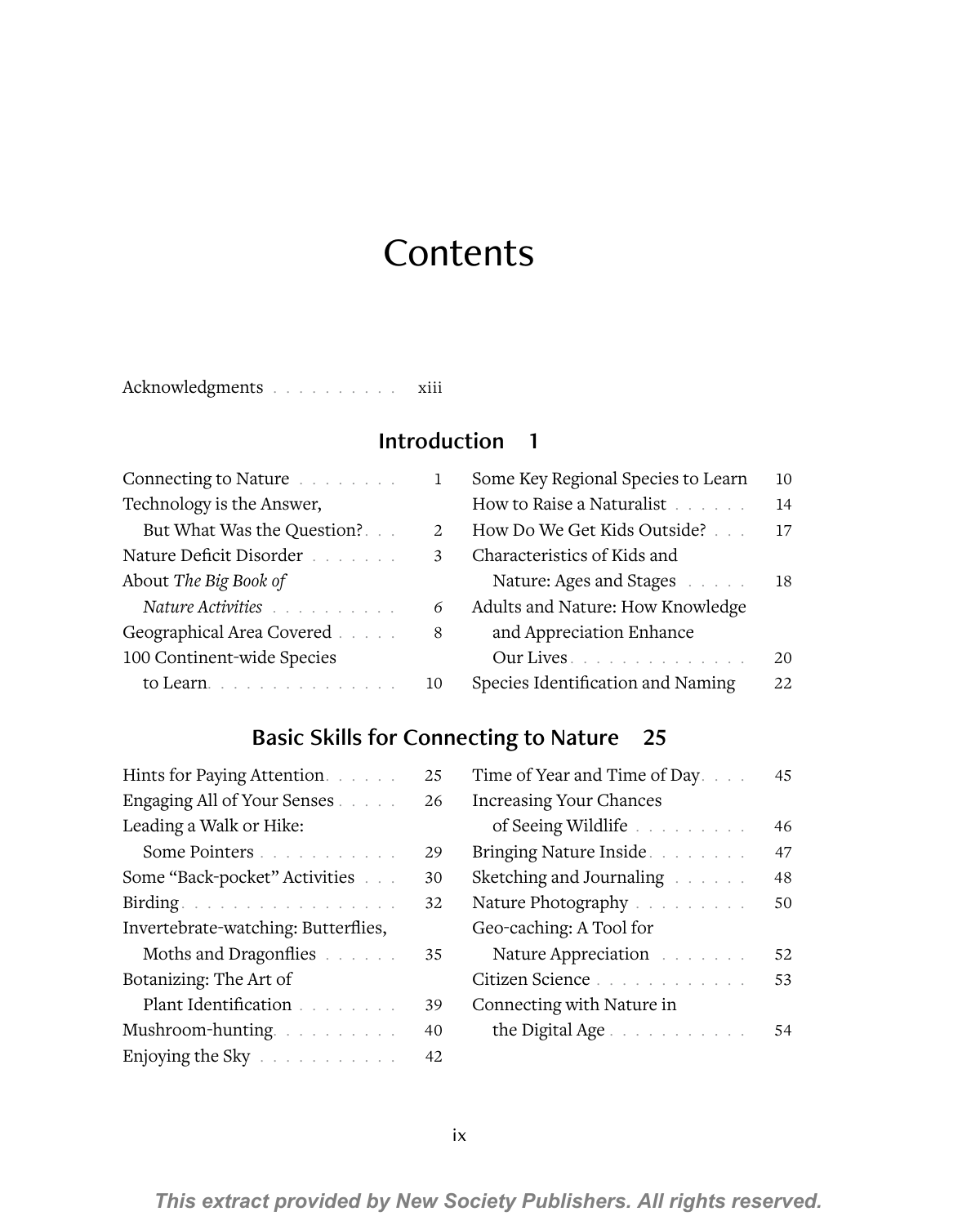## Key Nature Concepts for Children to Learn 63

|                 | Why Do We Have Seasons? 63 Evolution 68 |  |
|-----------------|-----------------------------------------|--|
|                 | Phenology 64 Big History 78             |  |
| Climate Change. |                                         |  |

## Fall: The Cooling Season 81

| Some Key Events in Nature in Fall. | 82 |
|------------------------------------|----|
| Continent-wide Overview            | 82 |
| Fall Nature Highlights by Region.  | 87 |
| Fall Poem                          | 92 |
| Collection Challenge               | 93 |
| Art in the Park.                   | 93 |
| What's Wrong with the Scenario?    | 94 |
| The Story of Night Cap,            |    |
| the Chickadee                      | 94 |
| At Your Magic Spot                 | 95 |
| Exploring Fall-Things to Do        | 96 |
| Fall Looks Like                    | 96 |
| Fall Sounds Like                   | 97 |
| Fall Tastes Like                   | 98 |
|                                    |    |

| 2.             | Fall Smells Like                               | 98  |
|----------------|------------------------------------------------|-----|
| $2^{\circ}$    | Fall Feels Like                                | 99  |
| :7             | Phenology                                      | 99  |
| $\overline{2}$ | Evolution $\ldots \ldots \ldots \ldots \ldots$ | 100 |
| $\overline{3}$ |                                                | 104 |
| $\overline{3}$ | Mammals                                        | 110 |
| $\overline{4}$ | Amphibians and Reptiles.                       | 114 |
|                | Fishes                                         | 115 |
| $\overline{4}$ | Invertebrates                                  | 117 |
| 5              | Plants                                         | 127 |
| 6              | Fungi                                          | 133 |
| 16             | Weather                                        | 134 |
| 17             | The Sky                                        | 135 |
| Ιg             | Honoring the Season                            | 140 |

#### Winter: The Great Exhale 143

| Some Key Events in Nature          |     | Winter Smells Like       | 157 |
|------------------------------------|-----|--------------------------|-----|
| in Winter                          | 144 | Winter Feels Like        | 158 |
| Continent-wide Overview            | 144 | Phenology                | 159 |
| Winter Nature Highlights by Region | 148 | Evolution                | 159 |
| Winter Poem                        | 151 | Birds.                   | 162 |
| Collection Challenge               | 152 | Mammals                  | 167 |
| Art in the Park                    | 152 | Amphibians and Reptiles. | 174 |
| What's Wrong with the Scenario?    | 153 | Fishes                   | 176 |
| The Story of Night Cap,            |     | Invertebrates            | 176 |
| the Chickadee                      | 153 | Plants                   | 181 |
| At Your Magic Spot                 | 155 | Fungi.                   | 185 |
| Exploring Winter-Things to Do.     | 156 | Weather                  | 187 |
| Winter Looks Like                  | 156 | The Sky $\ldots$         | 190 |
| Winter Sounds Like                 | 156 | Honoring the Season      | 193 |
| Winter Tastes Like                 | 157 |                          |     |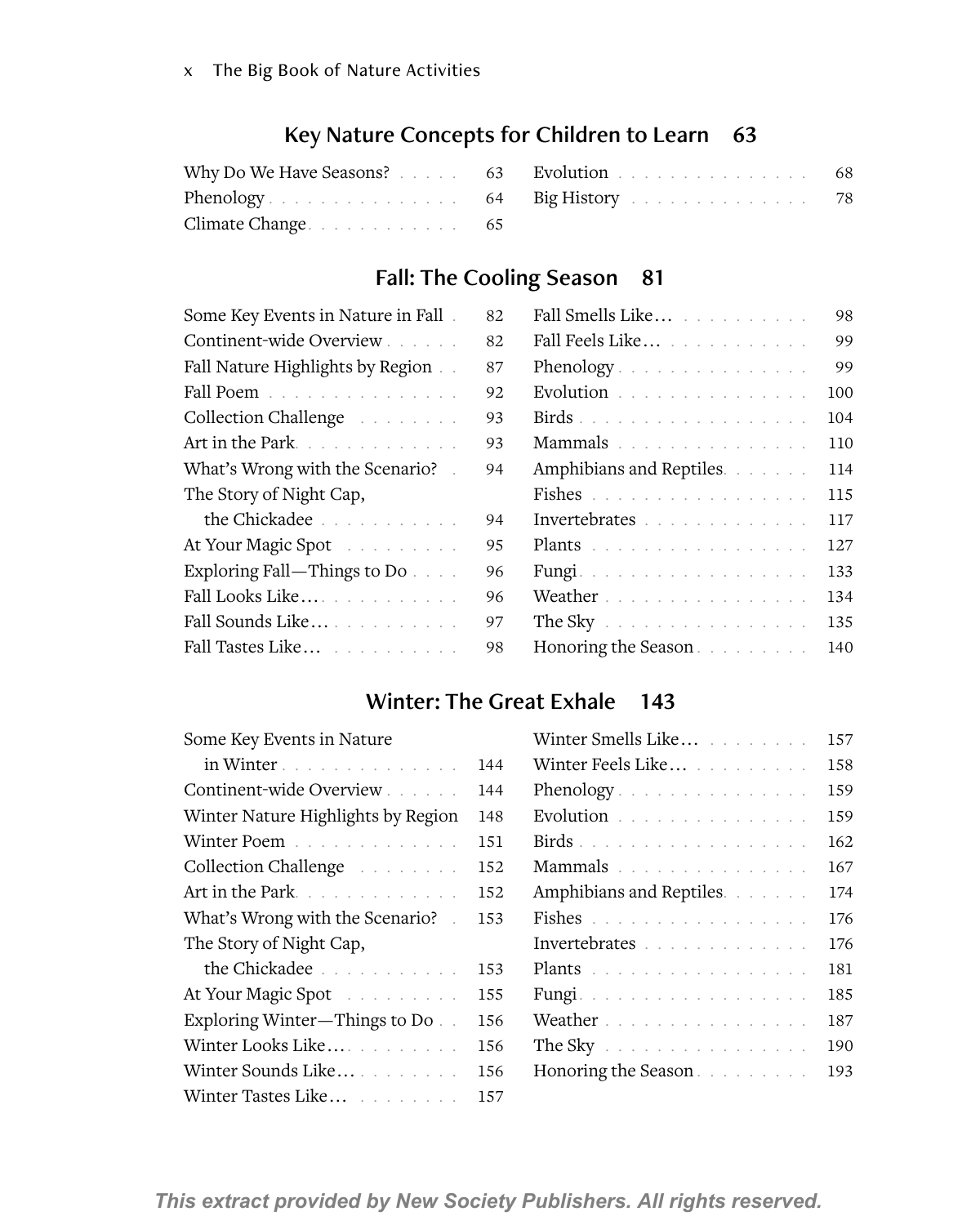## Spring: The Greening Season 197

| Some Key Events in Nature                                              |     |
|------------------------------------------------------------------------|-----|
| $\text{in Spring} \quad \ldots \quad \ldots \quad \ldots \quad \ldots$ | 198 |
| Continent-wide Overview                                                | 198 |
| Spring Nature Highlights                                               |     |
| by Region.                                                             | 205 |
| Spring Poem.                                                           | 209 |
| Collection Challenge                                                   | 210 |
| Art in the Park                                                        | 210 |
| What's Wrong with the Scenario? .                                      | 210 |
| The Story of Night Cap,                                                |     |
| the Chickadee                                                          | 211 |
| At Your Magic Spot                                                     | 212 |
| Exploring Spring—Things to Do.                                         | 214 |
| Spring Looks Like                                                      | 214 |
| Spring Sounds Like                                                     | 214 |

| Spring Tastes Like       |  |  | 216 |
|--------------------------|--|--|-----|
| Spring Smells Like       |  |  | 216 |
| Spring Feels Like        |  |  | 217 |
| Phenology                |  |  | 217 |
| Evolution                |  |  | 218 |
|                          |  |  | 221 |
| Mammals                  |  |  | 225 |
| Amphibians and Reptiles. |  |  | 228 |
| Fishes                   |  |  | 235 |
| Invertebrates            |  |  | 237 |
| Plants                   |  |  | 241 |
| Fungi.                   |  |  | 246 |
| Weather                  |  |  | 247 |
| The Sky $\ldots$         |  |  | 249 |
| Honoring the Season      |  |  | 251 |
|                          |  |  |     |

## Summer: The Crescendo 255

| Some Key Events in Nature       |     |
|---------------------------------|-----|
| in Summer                       | 256 |
| Continent-wide Overview         | 256 |
| Summer Nature Highlights        |     |
| by Region.                      | 261 |
| Summer Poem                     | 265 |
| Collection Challenge            | 266 |
| Art in the Park                 | 266 |
| What's Wrong with the Scenario? | 267 |
| The Story of Night Cap,         |     |
| the Chickadee                   | 267 |
| At Your Magic Spot              | 269 |
| Exploring Summer-Things to Do.  | 269 |
| Summer Looks Like               | 269 |
| Summer Sounds Like              | 270 |
| Summer Tastes Like              | 270 |
|                                 |     |

| Summer Smells Like        |  |  |  |  | 271 |
|---------------------------|--|--|--|--|-----|
| Summer Feels Like         |  |  |  |  | 272 |
| Phenology                 |  |  |  |  | 272 |
| Evolution                 |  |  |  |  | 272 |
|                           |  |  |  |  | 275 |
| Mammals                   |  |  |  |  | 281 |
| Things to See from a Car. |  |  |  |  | 282 |
| Amphibians and Reptiles.  |  |  |  |  | 283 |
| Fishes                    |  |  |  |  | 286 |
| Invertebrates             |  |  |  |  | 287 |
| Plants                    |  |  |  |  | 298 |
| Fungi                     |  |  |  |  | 300 |
| Weather                   |  |  |  |  | 301 |
| The Sky                   |  |  |  |  | 305 |
| Honoring the Season       |  |  |  |  | 309 |
|                           |  |  |  |  |     |

*This extract provided by New Society Publishers. All rights reserved.*